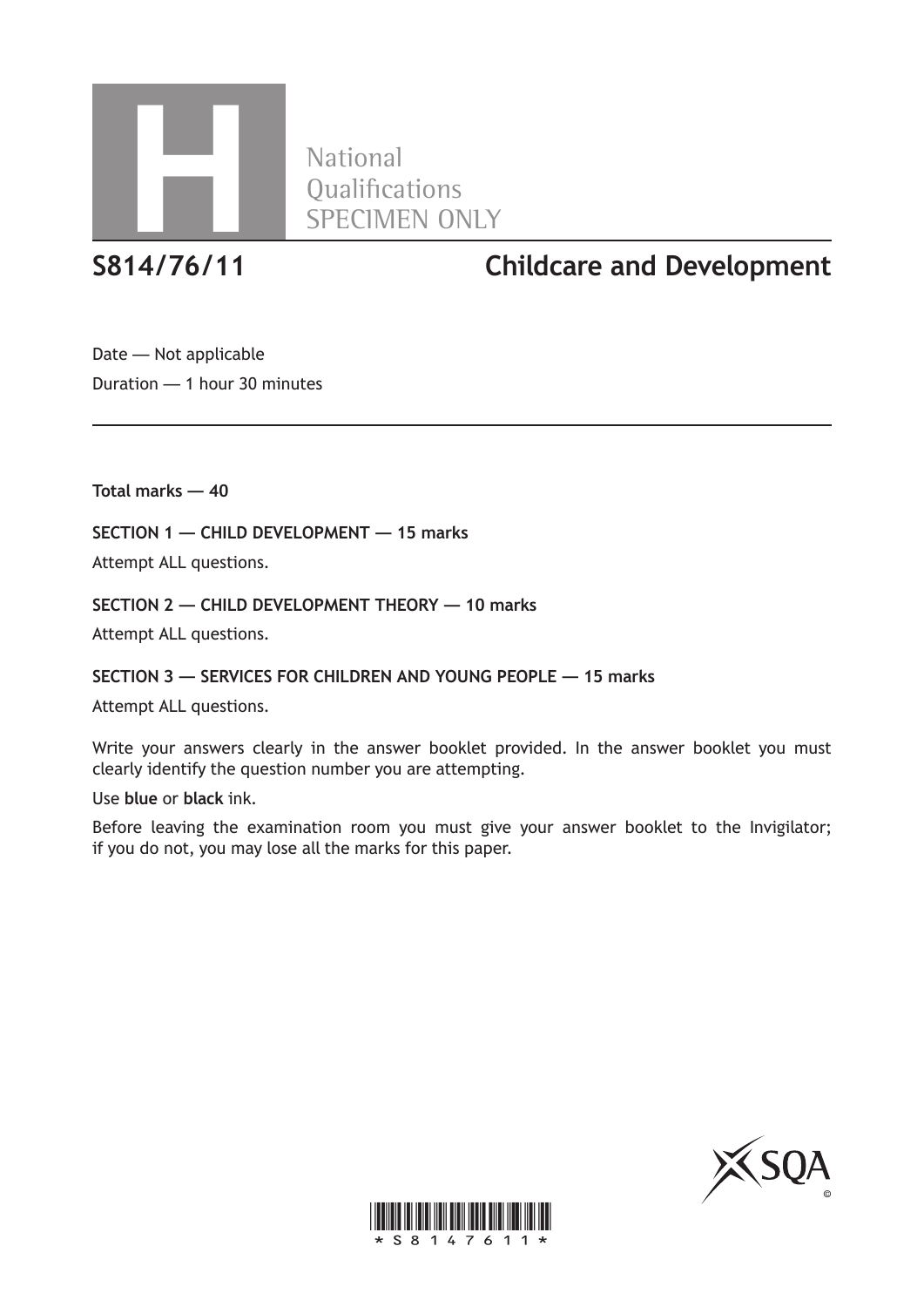# **SECTION 1 — CHILD DEVELOPMENT — 15 marks Attempt ALL questions**

- **1.** (a) Describe **two** age appropriate methods for assessing the development of a child aged 3–5 years.
	- (b) Explain the effectiveness of using one of these methods of assessment.

Read the following case study and answer question 2.

Daniel is 3 years and 7 months old and is reaching his expected milestones. He attends a local authority early years setting three mornings a week. Daniel enjoys playing outdoors and painting pictures. He likes to collect cars and place them in order of size.

- **2.** (a) Identify an activity that would promote cognitive development in relation to what Daniel enjoys and likes to do.
	- (b) Describe how the activity you identified in 2(a) above helps develop fine motor skills and hand-eye co-ordination.

**3**

**2**

**6**

**4**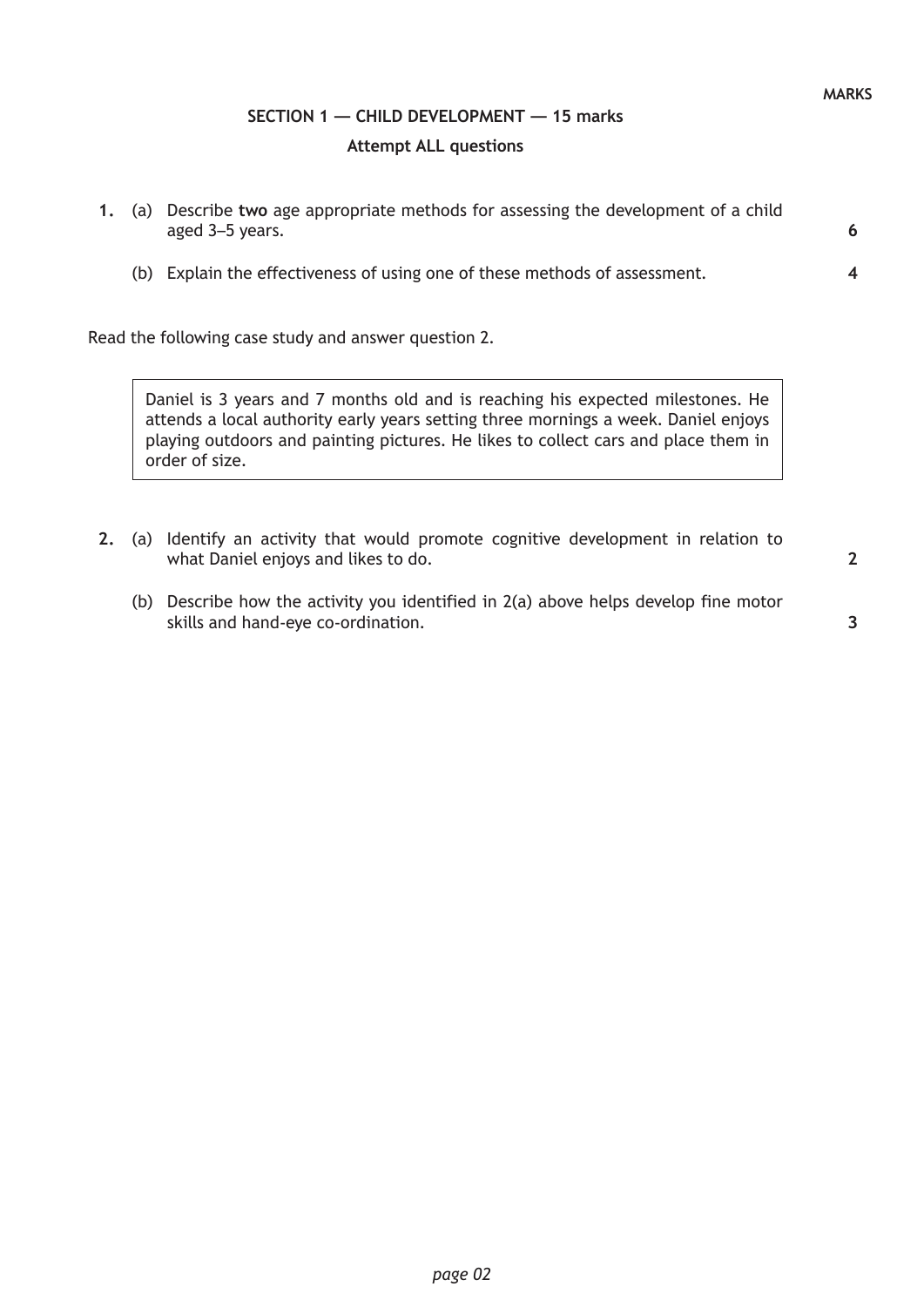#### **MARKS**

# **SECTION 2 — CHILD DEVELOPMENT THEORY — 10 marks Attempt ALL questions**

|  | 3. (a) Describe one play theory relevant to children aged 3–5 years OR 5–8 years.                                                                           | $\overline{\mathbf{4}}$ |
|--|-------------------------------------------------------------------------------------------------------------------------------------------------------------|-------------------------|
|  | (b) Explain how knowledge of the play theory you described in 3(a) above could<br>assist practitioners with planning to meet the holistic needs of a child. | 6                       |

**[Turn over**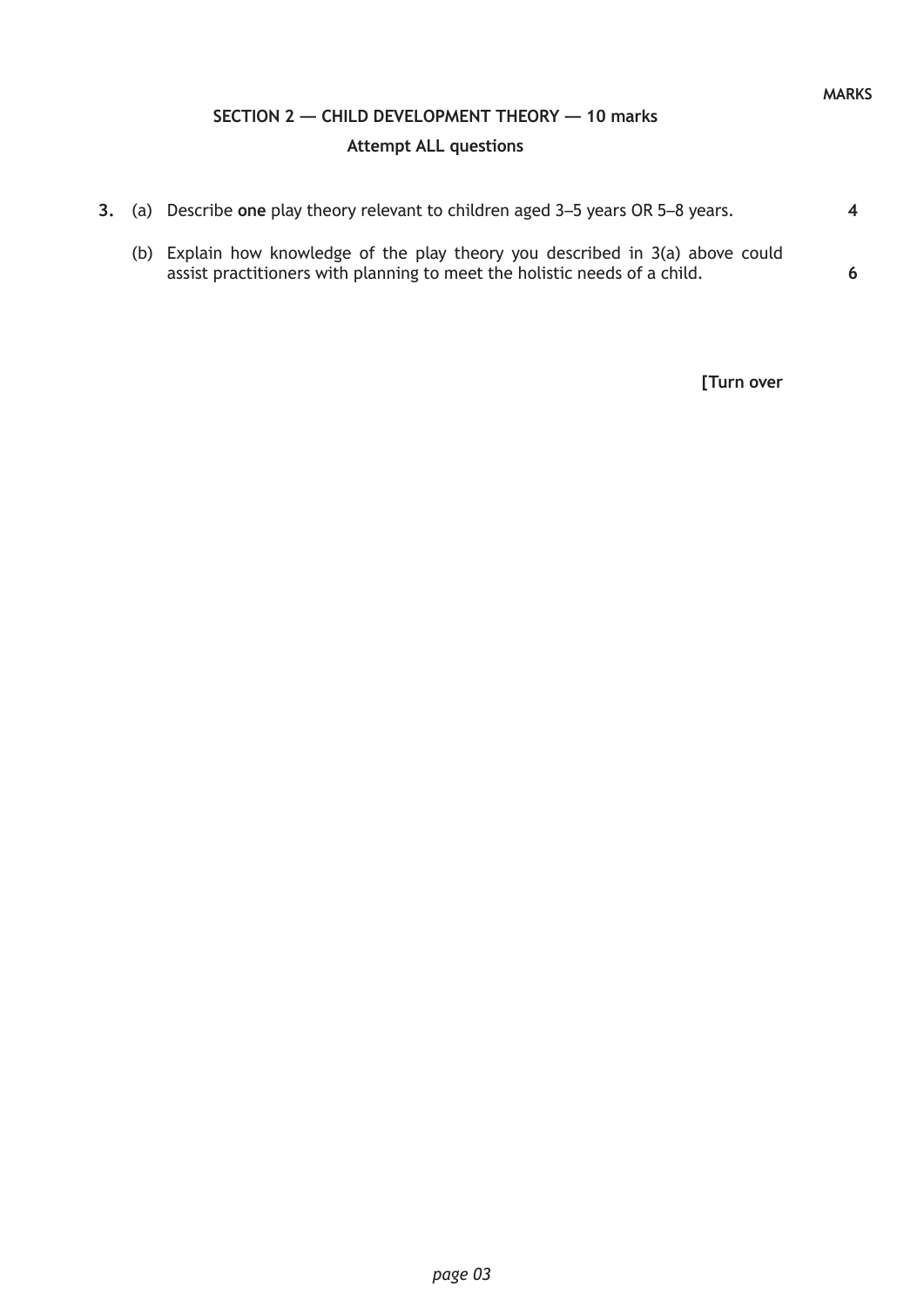# **SECTION 3 — SERVICES FOR CHILDREN AND YOUNG PEOPLE — 15 marks Attempt ALL questions**

| 4. | (a) | Describe two pieces of current Scottish legislation relevant to working with<br>children and young people.                            | 6 |
|----|-----|---------------------------------------------------------------------------------------------------------------------------------------|---|
|    |     | (b) Analyse the impact of one of the pieces of legislation you described in $4(a)$<br>above on the care of children and young people. |   |
| 5. |     | (a) Describe how childcare practitioners are regulated in Scotland.                                                                   |   |
|    |     | (b) Explain how this regulation is beneficial to children in early learning and<br>childcare settings.                                |   |

**MARKS**

## **[END OF SPECIMEN QUESTION PAPER]**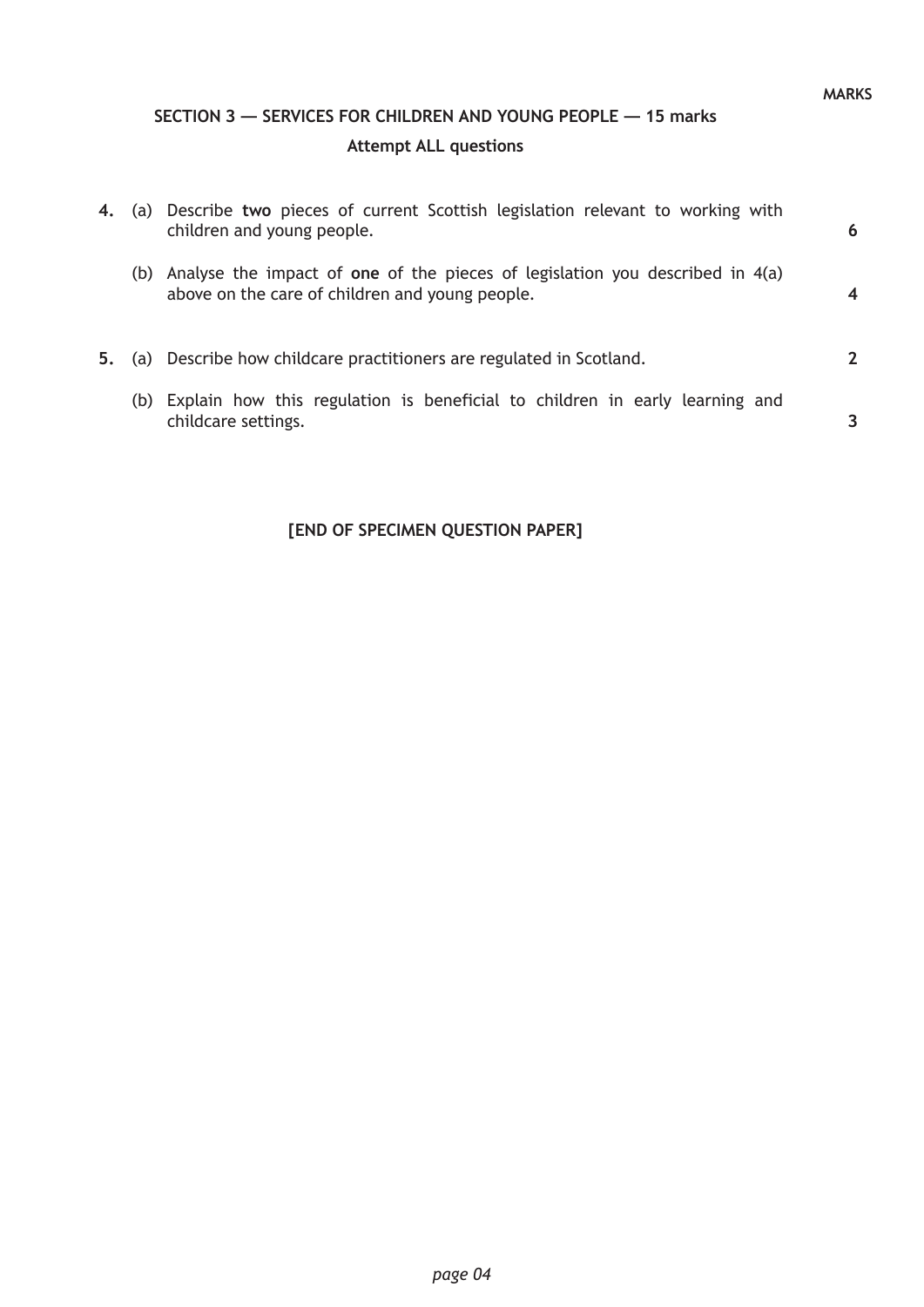

National

**S814/76/11 Childcare and Development**

# Marking Instructions

These marking instructions have been provided to show how SQA would mark this specimen question paper.

The information in this publication may be reproduced to support SQA qualifications only on a non-commercial basis. If it is reproduced, SQA should be clearly acknowledged as the source. If it is to be used for any other purpose, written permission must be obtained from permissions@sqa.org.uk.

Where the publication includes materials from sources other than SQA (ie secondary copyright), this material should only be reproduced for the purposes of examination or assessment. If it needs to be reproduced for any other purpose it is the user's responsibility to obtain the necessary copyright clearance.

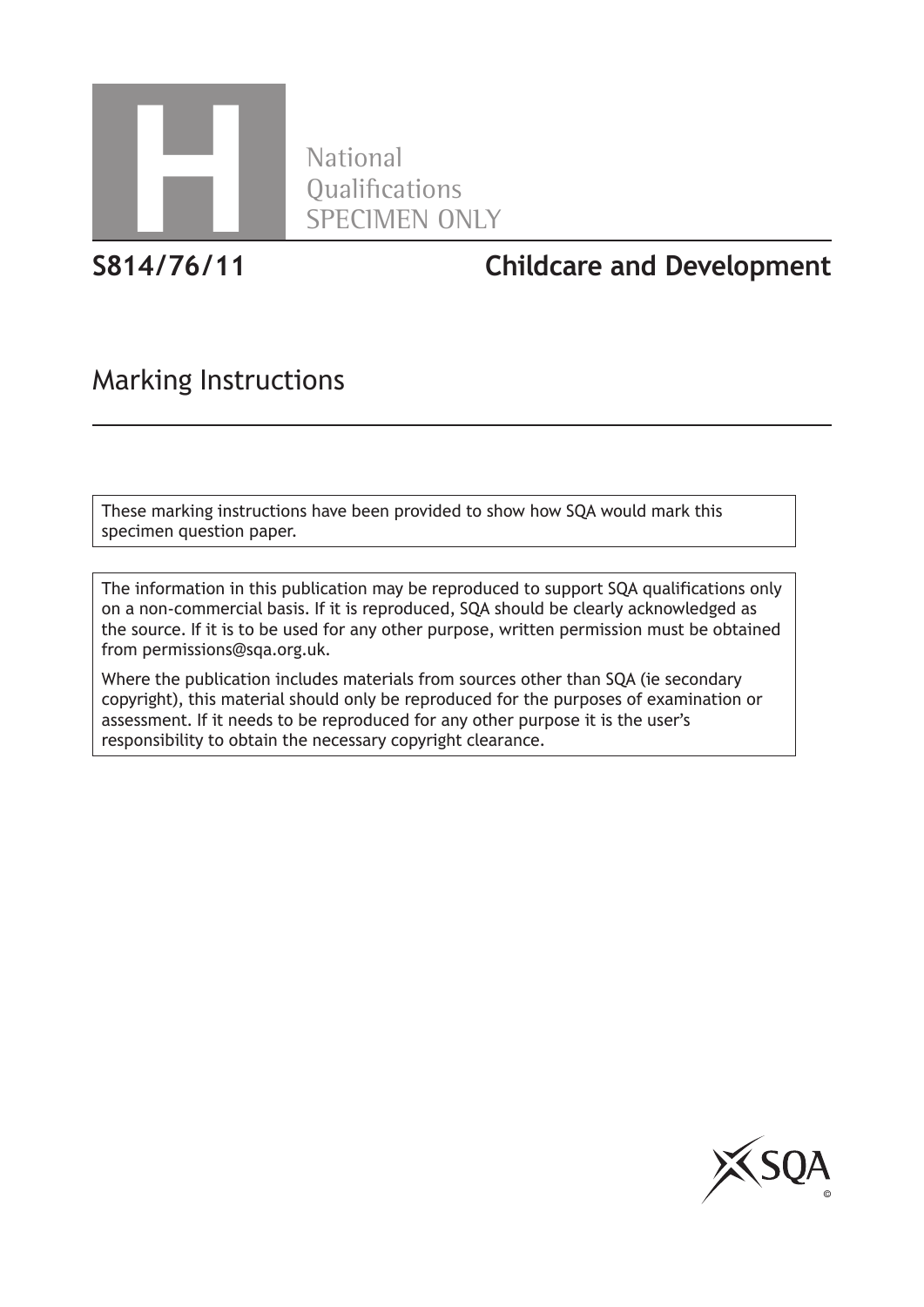#### **General marking principles for Higher Childcare and Development**

*Always apply these general principles. Use them in conjunction with the specific marking instructions, which identify the key features required in candidates' responses.*

- **(a)** Always use positive marking. This means candidates accumulate marks for the demonstration of relevant skills, knowledge and understanding; marks are not deducted for errors or omissions.
- **(b)** If a candidate response does not seem to be covered by either the principles or specific marking instructions, and you are uncertain how to assess it, you must seek guidance from your team leader.
- **(c)** We use the term 'or any other valid response' to allow for the possible variation in candidate responses of care. Award marks according to the accuracy and relevance of candidates' response. The skill of using appropriate terminology is reflected in exemplar responses. However, at this level award marks where the answer is accurate but expressed in the candidate's own words.
- **(d)** For **identify/name/give/what is/what are** questions, candidates must recall key points of knowledge or give examples. The number of marks available for these questions reflect the number of points the candidate needs to make. For example, if 1 mark is available the candidate needs to give one correct key point. If 3 marks are available the candidate needs to make three correct key points.
- **(e)** For **describe** questions, candidates must apply their knowledge and understanding to make a point and then develop this point by giving further information. For example, if 2 marks are available then award 1 mark for making the main point and a further mark for developing the point by giving additional or related information.
- **(f)** For **explain/use/in what way** questions, candidates must apply their knowledge and understanding of childcare and development to give further information about the meaning of something, relate cause and effect and/or make relationships between things clear. This may include explaining features of a theory, or explaining behaviour using approaches, concepts or theories, or relating these to a childcare context. For example, if 3 marks are available for an explain question, award 1 mark for making a key point of explanation and a further mark for each additional correct key point of explanation.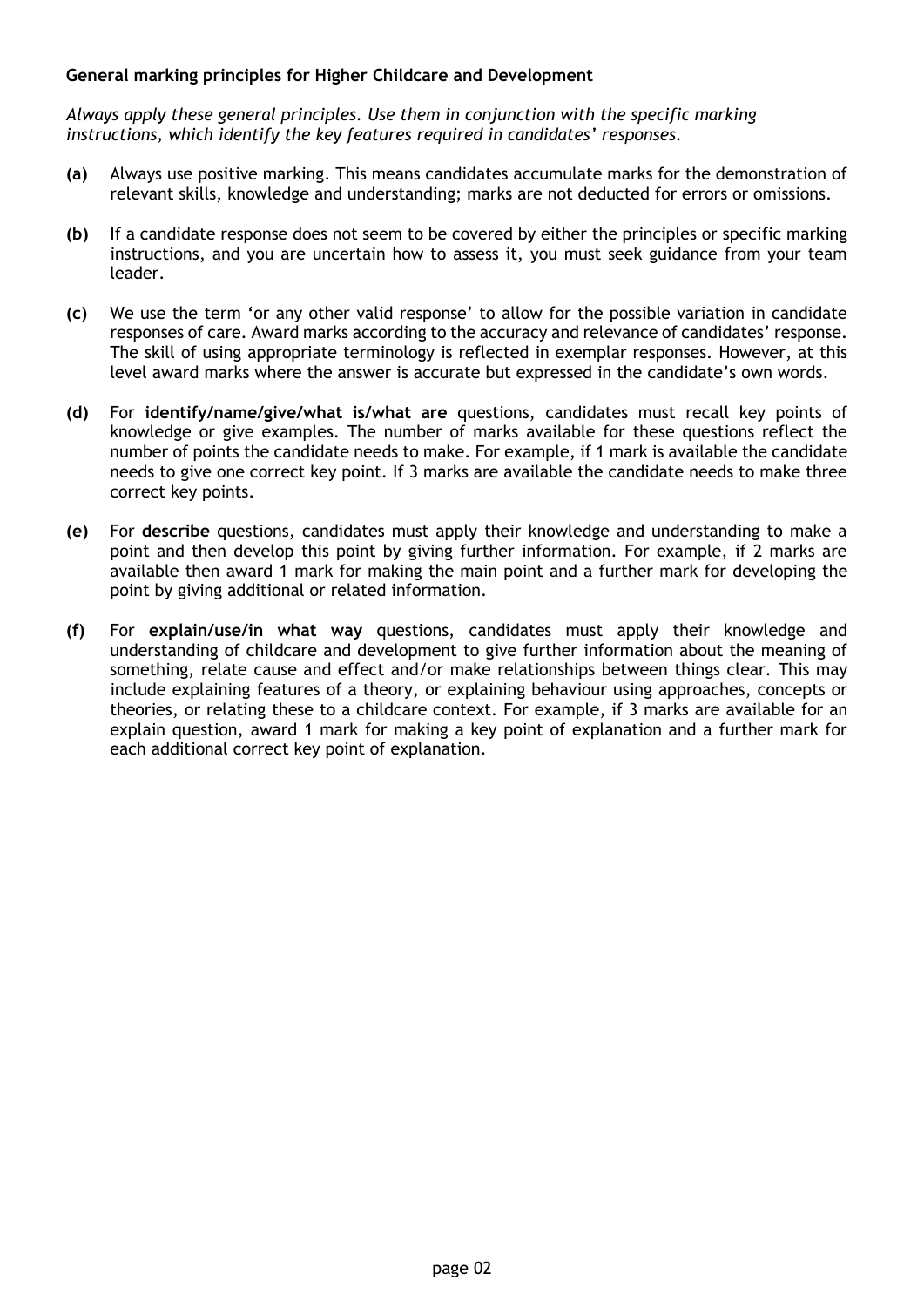## **Marking instructions for each question**

## **Section 1 — Child development**

|               | Question |  | General marking instructions for this<br>type of question                                      | Max<br>mark | Specific marking instructions for this question                                                                                                                                                                                                                                                                                                                                                                                                     |
|---------------|----------|--|------------------------------------------------------------------------------------------------|-------------|-----------------------------------------------------------------------------------------------------------------------------------------------------------------------------------------------------------------------------------------------------------------------------------------------------------------------------------------------------------------------------------------------------------------------------------------------------|
| $\mathbf 1$ . | (a)      |  | This question has a 'describe'<br>command.                                                     | 6           | Candidates must describe two appropriate methods to gain all 6 marks. The<br>methods may include:                                                                                                                                                                                                                                                                                                                                                   |
|               |          |  | Award 1 mark for each point of<br>description and a further mark for<br>developing this point. |             | Developmental checklists $-$ can be used with children from birth onwards to check<br>motor and sensory development, communication, and co-ordination. As children get<br>older, they can be used to check areas of development such as self-concept,<br>self-awareness, play, coping strategies, socialisation and awareness and<br>understanding of others.                                                                                       |
|               |          |  |                                                                                                |             | Diagnostic tests $-$ can be used to test for a variety of conditions and to get an<br>accurate diagnosis and treatment. In children, this can range from diagnostic<br>testing for vision and hearing problems, asthma, ADHD, autism and developmental<br>delay.                                                                                                                                                                                    |
|               |          |  |                                                                                                |             | Diaries $-$ are a good way to record and share a child's learning journey and<br>significant events in the child's life in the early learning centre. Diaries can be<br>shared with the child, parents/carers and can be useful in building partnerships<br>with home.                                                                                                                                                                              |
|               |          |  |                                                                                                |             | Types of observations $-$ can include naturalistic, structure description, time<br>sample, event sample, trail maps, duration. Observation checklists allow<br>practitioners to see, at a glance, areas that have been observed for particular<br>children. Checklists can cover areas such as confidence, relationships, behaviour,<br>listening, speaking and understanding. They are quick to do and can include all<br>children in one setting. |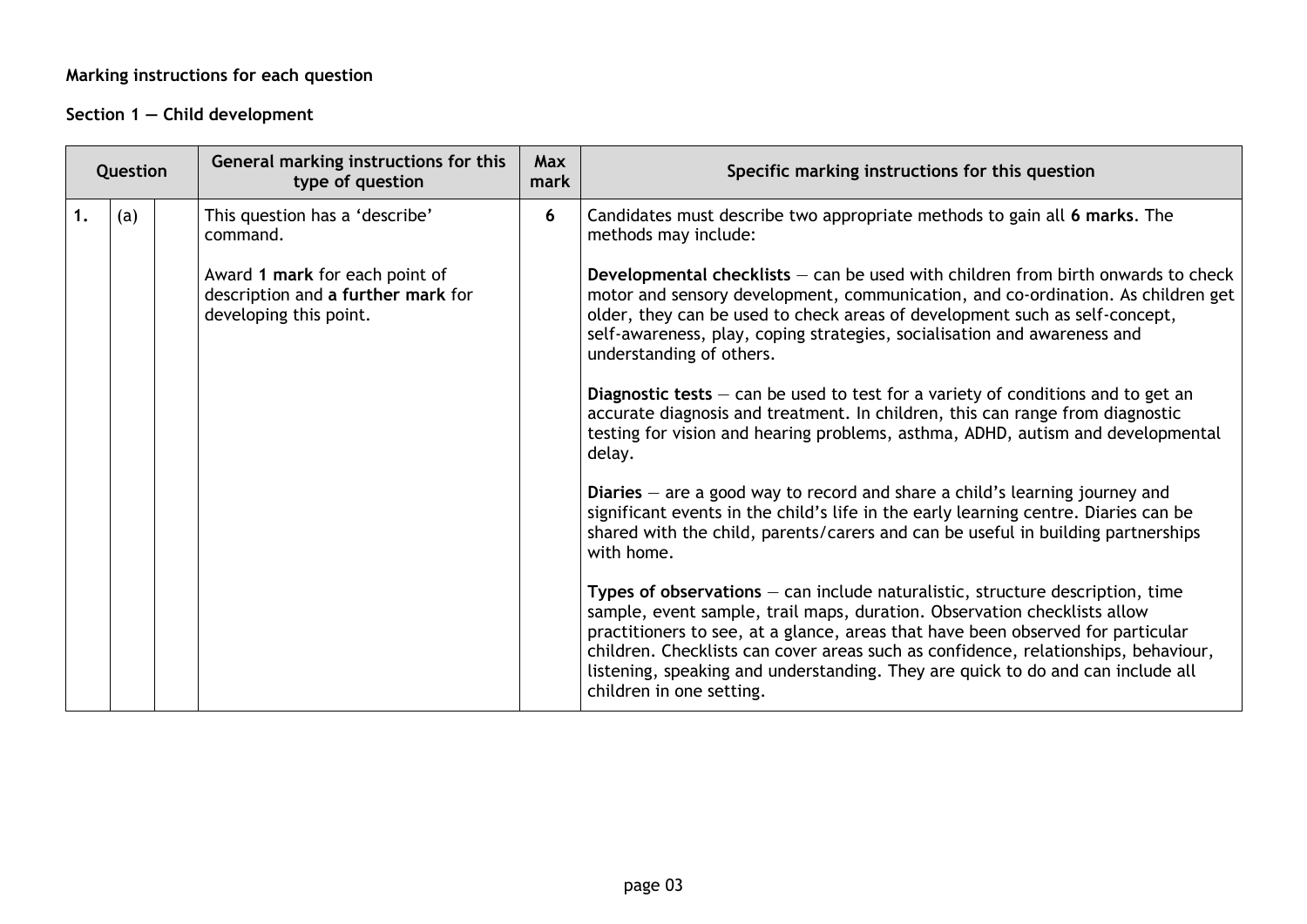| Question | General marking instructions for this<br>type of question                                                                                                                                                                                    | Max<br>mark | Specific marking instructions for this question                                                                                                                                                                                                                                                                                                                                                                                                                                                                                                                                                                                                                                                                                      |
|----------|----------------------------------------------------------------------------------------------------------------------------------------------------------------------------------------------------------------------------------------------|-------------|--------------------------------------------------------------------------------------------------------------------------------------------------------------------------------------------------------------------------------------------------------------------------------------------------------------------------------------------------------------------------------------------------------------------------------------------------------------------------------------------------------------------------------------------------------------------------------------------------------------------------------------------------------------------------------------------------------------------------------------|
| (b)      | This question has an 'explain'<br>command.<br>Candidates must give more information<br>on something, give reasons or show<br>connections.<br>Award 1 mark for each point of<br>explanation and a further mark for<br>developing a key point. | 4           | Candidates must explain one method to gain all 4 marks. For example:<br>Using observations could allow practitioners to identify areas of the child's<br>development, track whether the child is reaching expected developmental<br>milestones and allow practitioners to identify suitable extensions to learning. For<br>example, if the practitioner observes that the child likes to put the cars in size<br>order, they could make resources available for the child to put in size order,<br>further extending their interest in size. Similarly, the practitioner could provide<br>other resources that would interest the child, such as wheels of various sizes from<br>different vehicles.<br>Or any other valid response. |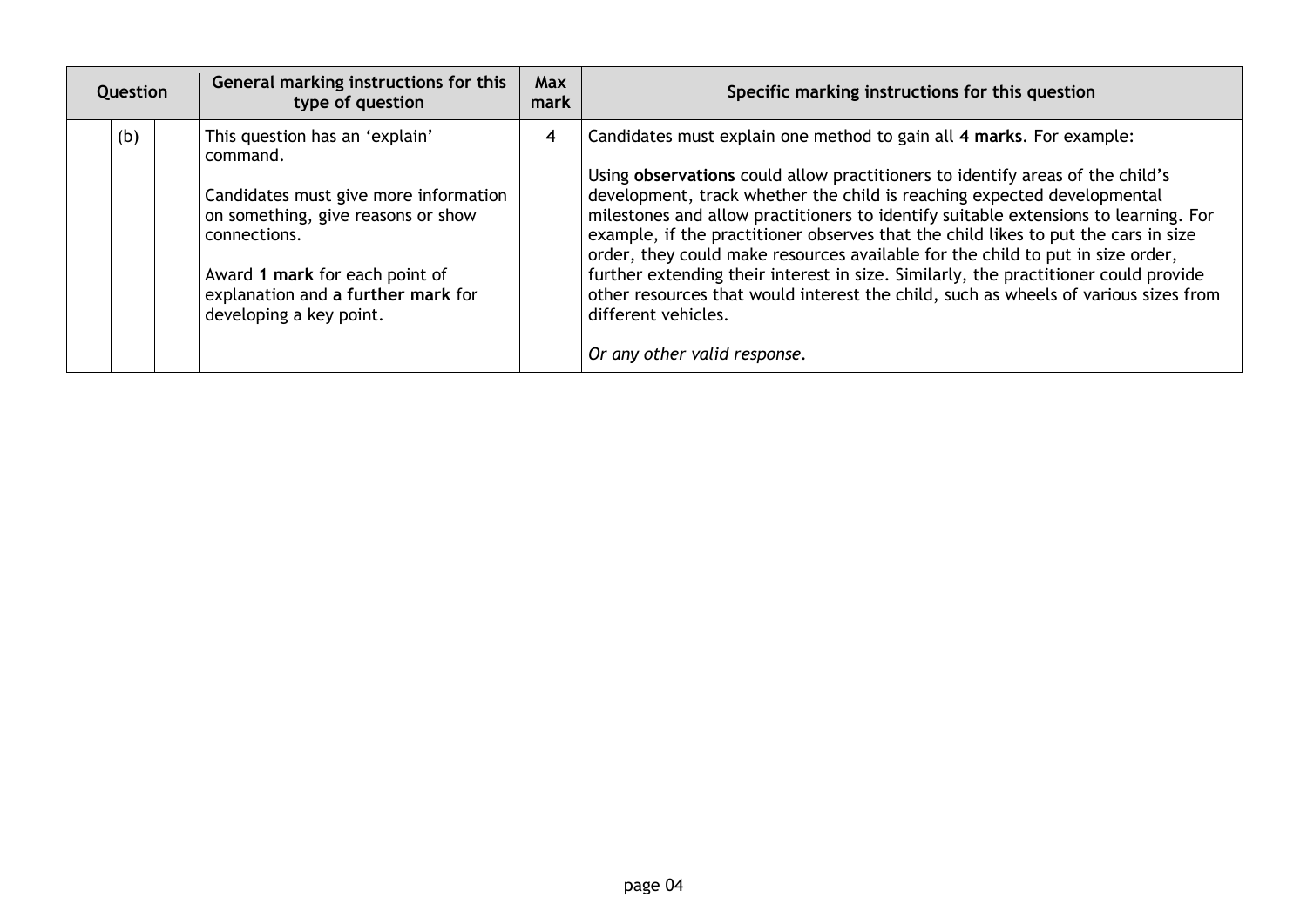|    | Question | General marking instructions for this<br>type of question                                                                                                                                                      | <b>Max</b><br>mark | Specific marking instructions for this question                                                                                                                                                                                                                                                                                                                                                                                                                                                                                                                                                                                                                                                                                                                                                                                                                              |
|----|----------|----------------------------------------------------------------------------------------------------------------------------------------------------------------------------------------------------------------|--------------------|------------------------------------------------------------------------------------------------------------------------------------------------------------------------------------------------------------------------------------------------------------------------------------------------------------------------------------------------------------------------------------------------------------------------------------------------------------------------------------------------------------------------------------------------------------------------------------------------------------------------------------------------------------------------------------------------------------------------------------------------------------------------------------------------------------------------------------------------------------------------------|
| 2. | (a)      | This question has an 'identify'<br>command.<br>Candidates must identify a suitable<br>activity.<br>Award 1 mark for a suitable activity<br>and a further mark for linking this to<br>what Daniel enjoys to do. | $\mathbf{2}$       | Candidates must identify a suitable activity to gain 2 marks. For example:<br>An appropriate activity may be sand-and-water play which is an inclusive form of<br>play, allowing children to develop the skills of negotiating, sharing and<br>communication. When pouring or transferring from one container to another,<br>children are introduced to the concepts of conservation of mass and volume, and<br>explore the texture of combining different elements. Children explore how water<br>flows, what may block it, how and why objects sink or float. These types of<br>activities help to develop problem-solving skills. Sand-and-water play also develops<br>fine motor skills when the child is filling, pushing, transferring, digging and patting,<br>allowing them to develop fine motor and hand-eye co-ordination skills.<br>Or any other valid response. |
|    | (b)      | This question has a 'describe'<br>command.<br>Award 1 mark for each point of<br>description and a further mark for<br>developing this point.                                                                   | $\mathbf{3}$       | Candidates must give a clear description to gain the 3 marks. For example:<br>Sand-and-water play allows the child to develop fine motor skills when using pincer<br>grip to grasp equipment and manipulate materials, allowing them to develop hand-<br>eye co-ordination, spatial awareness, manipulative strength and two-handed/hand-<br>to-hand co-ordination.<br>Or any other valid response.                                                                                                                                                                                                                                                                                                                                                                                                                                                                          |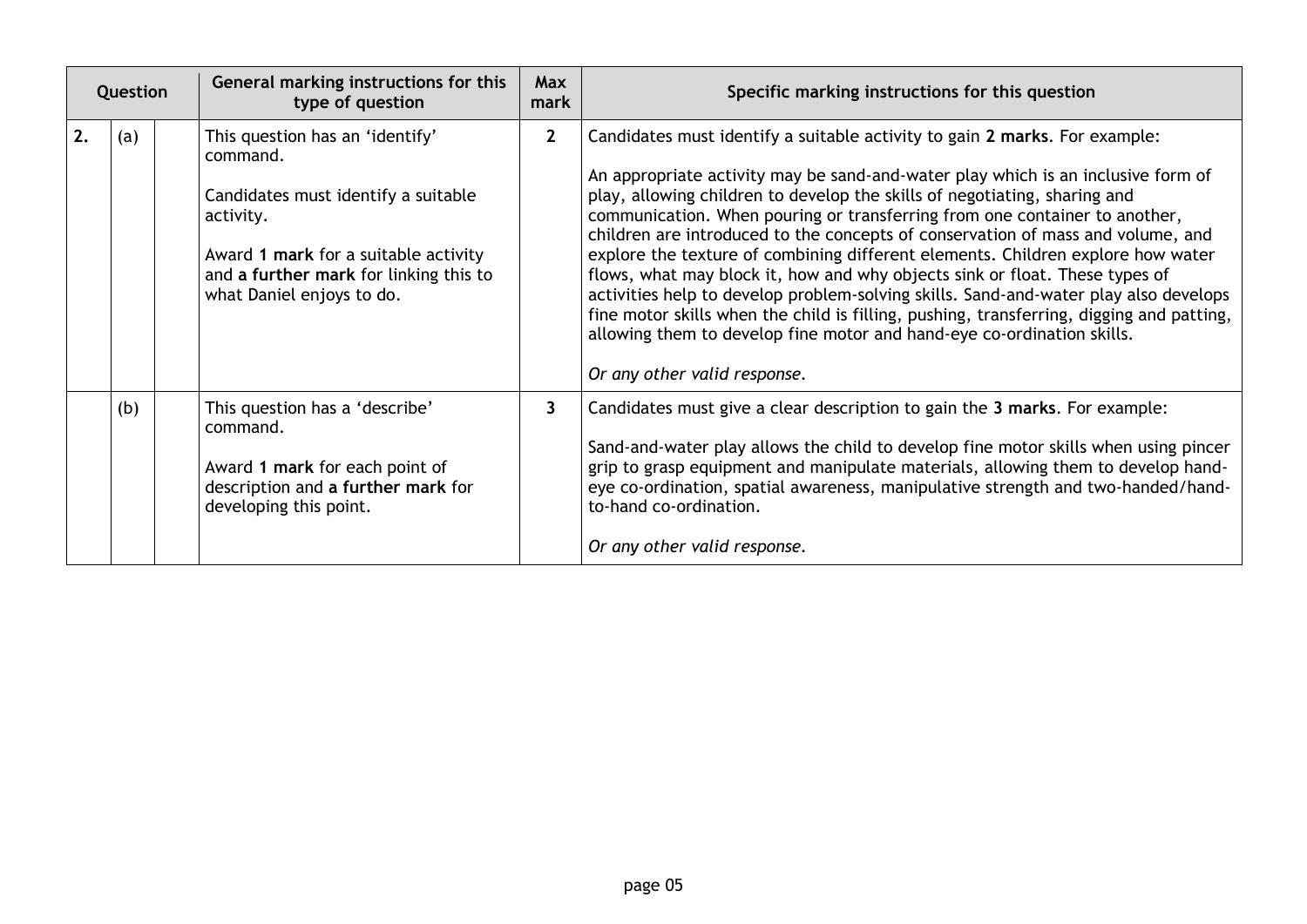## **Section 2 — Child development: Theory**

| Question |     | General marking instructions for this<br>type of question                                                                                    | <b>Max</b><br>mark      | Specific marking instructions for this question                                                                                                                                                                                                                                                                                                                                                                                                                                                                                                                                                                                                                                                                                                                                                                                                                                                                                                                                                                                                                                                                                                                                                                                                                                                                                                                                                                                                                                                                                                                                                                                                                                           |
|----------|-----|----------------------------------------------------------------------------------------------------------------------------------------------|-------------------------|-------------------------------------------------------------------------------------------------------------------------------------------------------------------------------------------------------------------------------------------------------------------------------------------------------------------------------------------------------------------------------------------------------------------------------------------------------------------------------------------------------------------------------------------------------------------------------------------------------------------------------------------------------------------------------------------------------------------------------------------------------------------------------------------------------------------------------------------------------------------------------------------------------------------------------------------------------------------------------------------------------------------------------------------------------------------------------------------------------------------------------------------------------------------------------------------------------------------------------------------------------------------------------------------------------------------------------------------------------------------------------------------------------------------------------------------------------------------------------------------------------------------------------------------------------------------------------------------------------------------------------------------------------------------------------------------|
| 3.       | (a) | This question has a 'describe'<br>command.<br>Award 1 mark for each point of<br>description and a further mark for<br>developing this point. | $\overline{\mathbf{4}}$ | Candidates must give a clear description to gain all 4 marks. For example:<br>Tina Bruce's theory of play focuses on 'creativity, play and first-hand experiences'.<br>Bruce developed 10 principles of play, which include:<br>• a child's need to be a child; holistic nature of development and the integrated<br>nature of learning, with emphasis on the importance of allowing children to<br>make decisions; focusing on what children are able to do and taking that as a<br>starting point for learning<br>• Bruce believes that children use play to practice what they have already<br>learned. Play gives them a chance to understand their relationships, thoughts<br>and feelings, and to use newly acquired physical skills.<br>Another aspect of Bruce's theory is the value she places on 'free-flow play',<br>highlighting the significance of children being able to 'wallow' in play. This<br>includes children's first-hand experiences, freely-chosen activities, rehearsing<br>recent learning and deep involvement in 'personal play agenda'.<br>Wallow (concentration and involvement)<br>Application of what has been learned and understood<br>The essential for free flow play<br>Statements in Janet Moyles' Statements of Entitlement and Play Spiral include:<br>• young children are entitled to play experiences that support their learning<br>play is meaningful and relevant to the child<br>• children are entitled to play experiences that promote curiosity and encourage<br>creativity<br>play spiral – exploratory free play allowed a spiral of learning, spreading ever<br>upwards and wider, leading to 'accretion of knowledge and skills'. |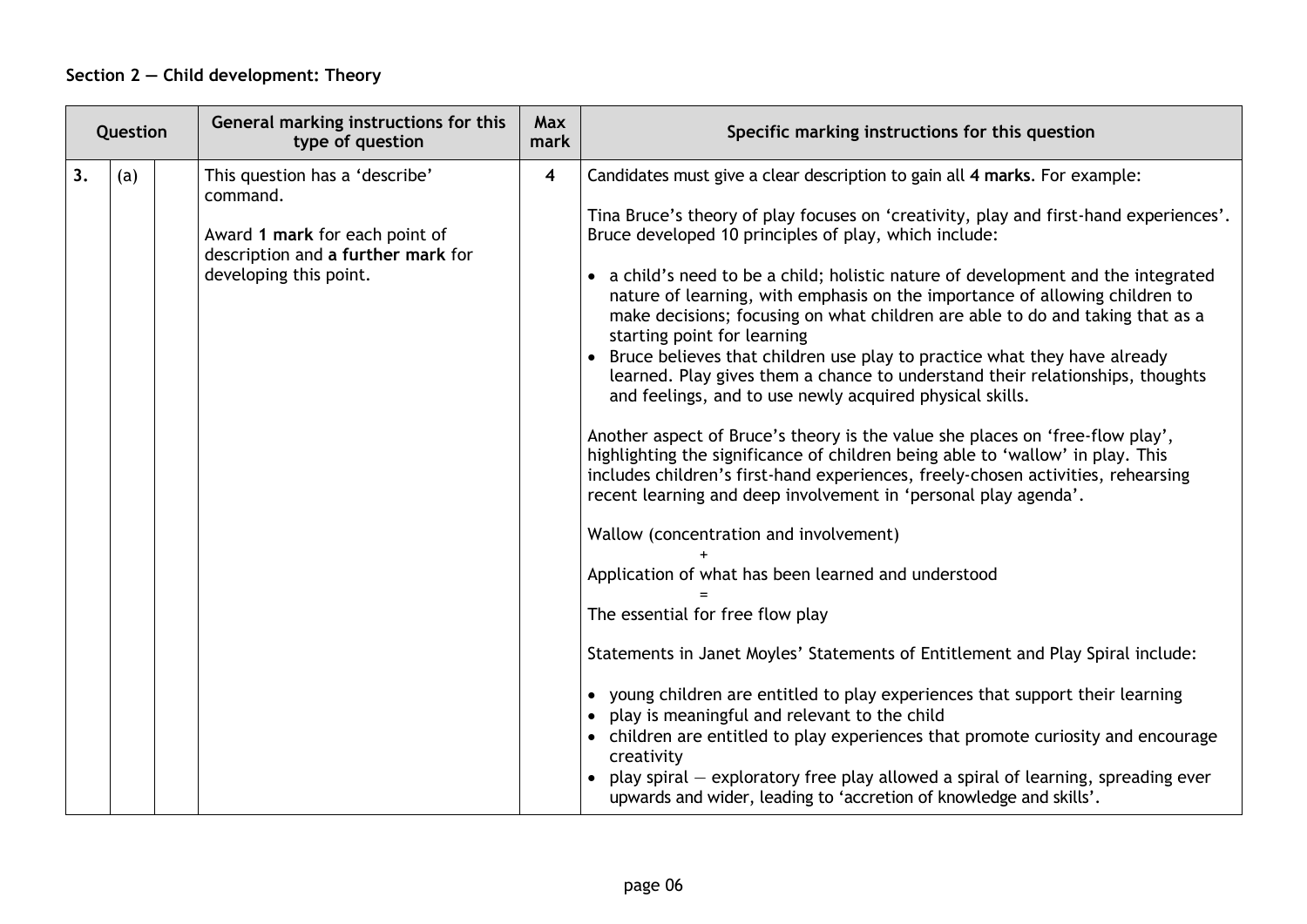| Question | General marking instructions for this<br>type of question | <b>Max</b><br>mark | Specific marking instructions for this question                                                                                                                                                                                                                                                                                                                                                                                                                                                                                                                                                                          |
|----------|-----------------------------------------------------------|--------------------|--------------------------------------------------------------------------------------------------------------------------------------------------------------------------------------------------------------------------------------------------------------------------------------------------------------------------------------------------------------------------------------------------------------------------------------------------------------------------------------------------------------------------------------------------------------------------------------------------------------------------|
|          |                                                           |                    | Chris Athey's theory explains how children use schemas to arrive at classifications<br>and categories. Her theory:<br>underlines the importance of rich and varied experiences<br>states that schema evolve from early action and perception<br>allows children to make sense of their world<br>gives opportunity to explore and be curious which are essential.<br>Some of the schemas identified include vertical, back and forth/side to side,<br>circular or rotational, going over, under or on top, containing/enveloping, going<br>round the boundary/going through the boundary.<br>Or any other valid response. |
|          |                                                           |                    |                                                                                                                                                                                                                                                                                                                                                                                                                                                                                                                                                                                                                          |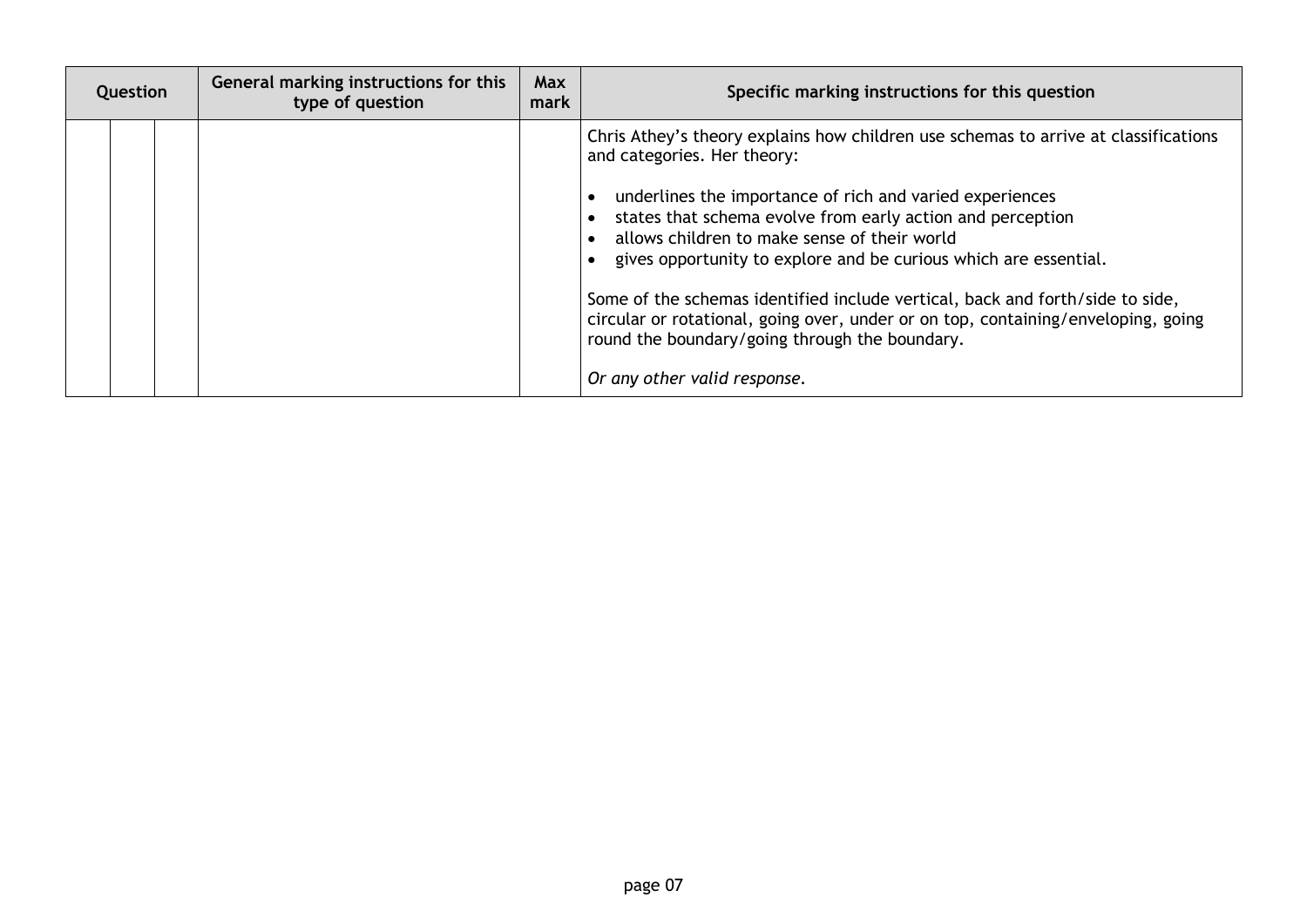| Question | General marking instructions for this<br>type of question                                                                                                                                                                                     | <b>Max</b><br>mark | Specific marking instructions for this question                                                                                                                                                                                                                                                                                                                                                                                                                                                                                                                                                                                                                                                                                                                                                                                                                                                                                                                                                                                                                                                                                                                                                                                                                                                                                                                                                                                                                                                                                                                                                                                                                                                                                                                                                                                                                                                                                                                                                                                      |
|----------|-----------------------------------------------------------------------------------------------------------------------------------------------------------------------------------------------------------------------------------------------|--------------------|--------------------------------------------------------------------------------------------------------------------------------------------------------------------------------------------------------------------------------------------------------------------------------------------------------------------------------------------------------------------------------------------------------------------------------------------------------------------------------------------------------------------------------------------------------------------------------------------------------------------------------------------------------------------------------------------------------------------------------------------------------------------------------------------------------------------------------------------------------------------------------------------------------------------------------------------------------------------------------------------------------------------------------------------------------------------------------------------------------------------------------------------------------------------------------------------------------------------------------------------------------------------------------------------------------------------------------------------------------------------------------------------------------------------------------------------------------------------------------------------------------------------------------------------------------------------------------------------------------------------------------------------------------------------------------------------------------------------------------------------------------------------------------------------------------------------------------------------------------------------------------------------------------------------------------------------------------------------------------------------------------------------------------------|
| (b)      | This question has an 'explain'<br>command.<br>Candidates must give more information<br>on something, give reasons or show<br>connections.<br>Award 1 mark for each point of<br>explanation, and a further mark for<br>developing a key point. | 6                  | Candidates must give a clear explanation to gain all 6 marks. For example:<br><b>Bruce</b><br>Practitioners should be aware<br>• of the need to allow children to have first-hand experiences, to move around and<br>have different experiences of different areas in the setting<br>• that children make their own rules when they are playing; this encourages a sense<br>of ownership of the play<br>• of the importance of role play, both in pretend play and for rehearsing for later<br>life.<br>They should involve the children in planning, but also be flexible enough to allow<br>the children to become immersed in their own play and only join in if invited.<br>If a practitioner is familiar with this theory, they can plan and integrate what the<br>child already knows to enhance all aspects of development.<br>Moyles<br>Moyles' theory gives practitioners the tools to know when, how and why a child's<br>play needs to be supported and changed. Planning involves considering what the<br>child already knows, what the child still needs to learn and what aspect of<br>development is being enhanced/demonstrated. This allows practitioners to offer<br>play opportunities that promote free play, then structured play with adult<br>intervention, then the child can play freely to practice new skills, eventually<br>developing mastery of play.<br>Athey<br>Awareness of Athey's theory allows practitioners to 'schema spot', where children<br>show an interest in a particular schema. For example, has shown an interest in big-<br>to-small scaling, the practitioner would provide resources that allow the child to<br>explore this further. Athey notes that children switch from one activity to another<br>with a purpose in mind, allowing children to build a schema for a particular action.<br>This allows practitioners to make effective use of these observations to ensure<br>resources are available that may fit into particular categories.<br>Or any other valid response. |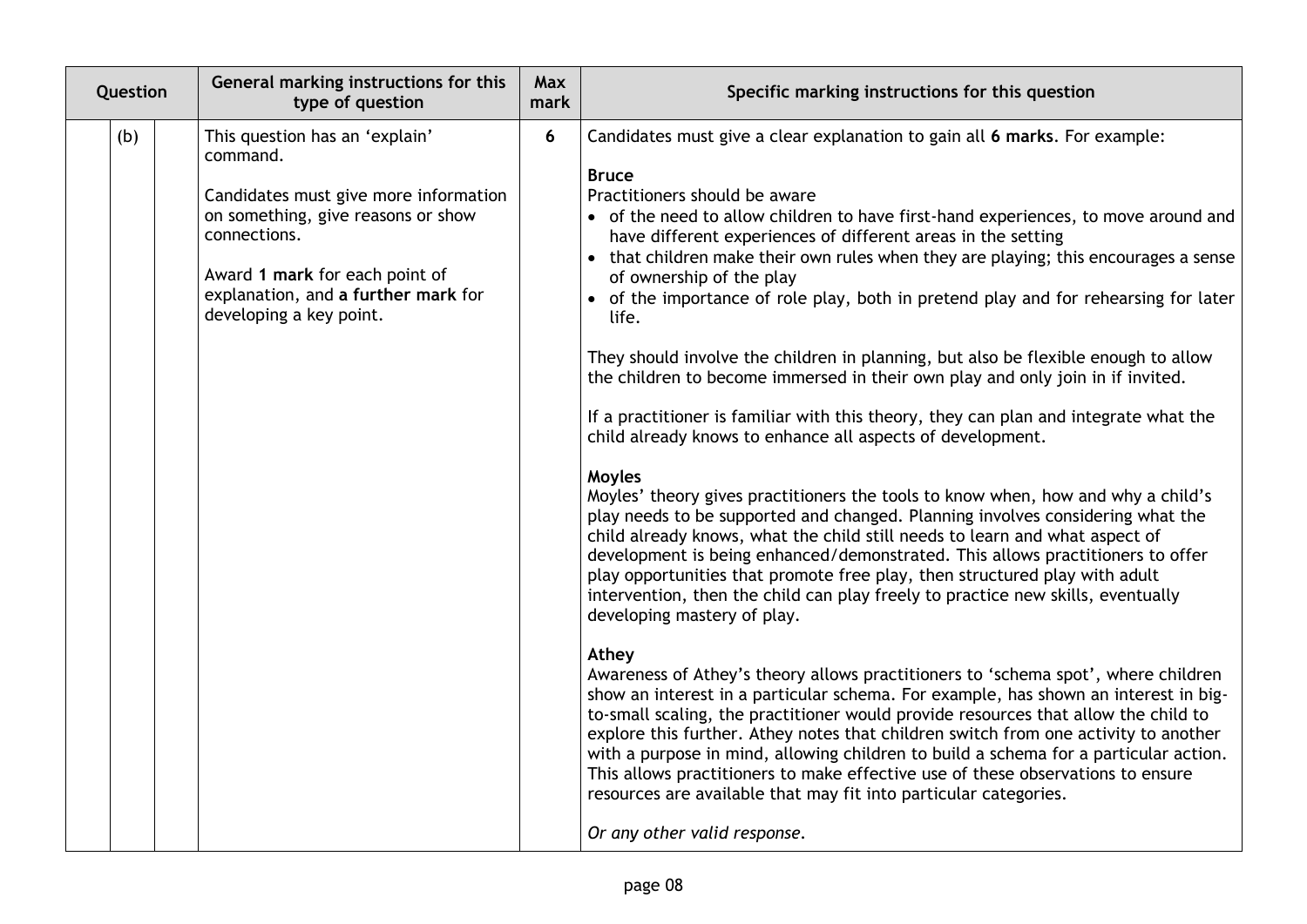| Question |     | General marking instructions for this<br>type of question                                      | Max<br>mark | Specific marking instructions for this question                                                                                                                                                                                                                                                                                                                                                                                                                                                                                                                                                                                                                                                                                                                                                                                                                                               |
|----------|-----|------------------------------------------------------------------------------------------------|-------------|-----------------------------------------------------------------------------------------------------------------------------------------------------------------------------------------------------------------------------------------------------------------------------------------------------------------------------------------------------------------------------------------------------------------------------------------------------------------------------------------------------------------------------------------------------------------------------------------------------------------------------------------------------------------------------------------------------------------------------------------------------------------------------------------------------------------------------------------------------------------------------------------------|
| 4.       | (a) | This question has a 'describe'<br>command.                                                     | 6           | Candidates must describe two pieces of Scottish legislation to gain all 6 marks. For<br>example:                                                                                                                                                                                                                                                                                                                                                                                                                                                                                                                                                                                                                                                                                                                                                                                              |
|          |     | Award 1 mark for each point of<br>description and a further mark for<br>developing this point. |             | Regulation of Care (Scotland) Act 2001<br>• The main aim of the Act is to improve standards of social care services.<br>• The Act means that far more care services and staff come under scrutiny and<br>have to conform to established standards.<br>• Failure of a care service or an individual to comply with the Act and associated<br>regulations means they can be de-registered and no longer able to provide<br>services.<br>Children and Young People (Scotland) Act 2014<br>• The Children and Young People (Scotland) Act strengthens the rights of children<br>and young people in Scotland by encouraging Scottish ministers and public bodies<br>to think about these rights and how they relate to their work.<br>The Act includes the introduction of the Named Person for the child and Getting<br>it Right for Every Child (GIRFEC) framework.<br><b>Equality Act 2010</b> |
|          |     |                                                                                                |             | • The Equality Act 2010 prohibits all service providers and providers of education<br>from discriminating against, harassing or victimising individuals with protected<br>characteristics.<br>• The Act offers similar levels of protection from discrimination across all the<br>protected characteristics and all sectors where appropriate $-$ a process called<br>harmonisation.<br>• Unlawful discrimination includes refusing to admit a child to a school as a pupil<br>because of their race, for example because they are from a traveller<br>community, or discouraging a female student from undertaking a course in<br>engineering.<br>(www.legislation.gov.uk).                                                                                                                                                                                                                  |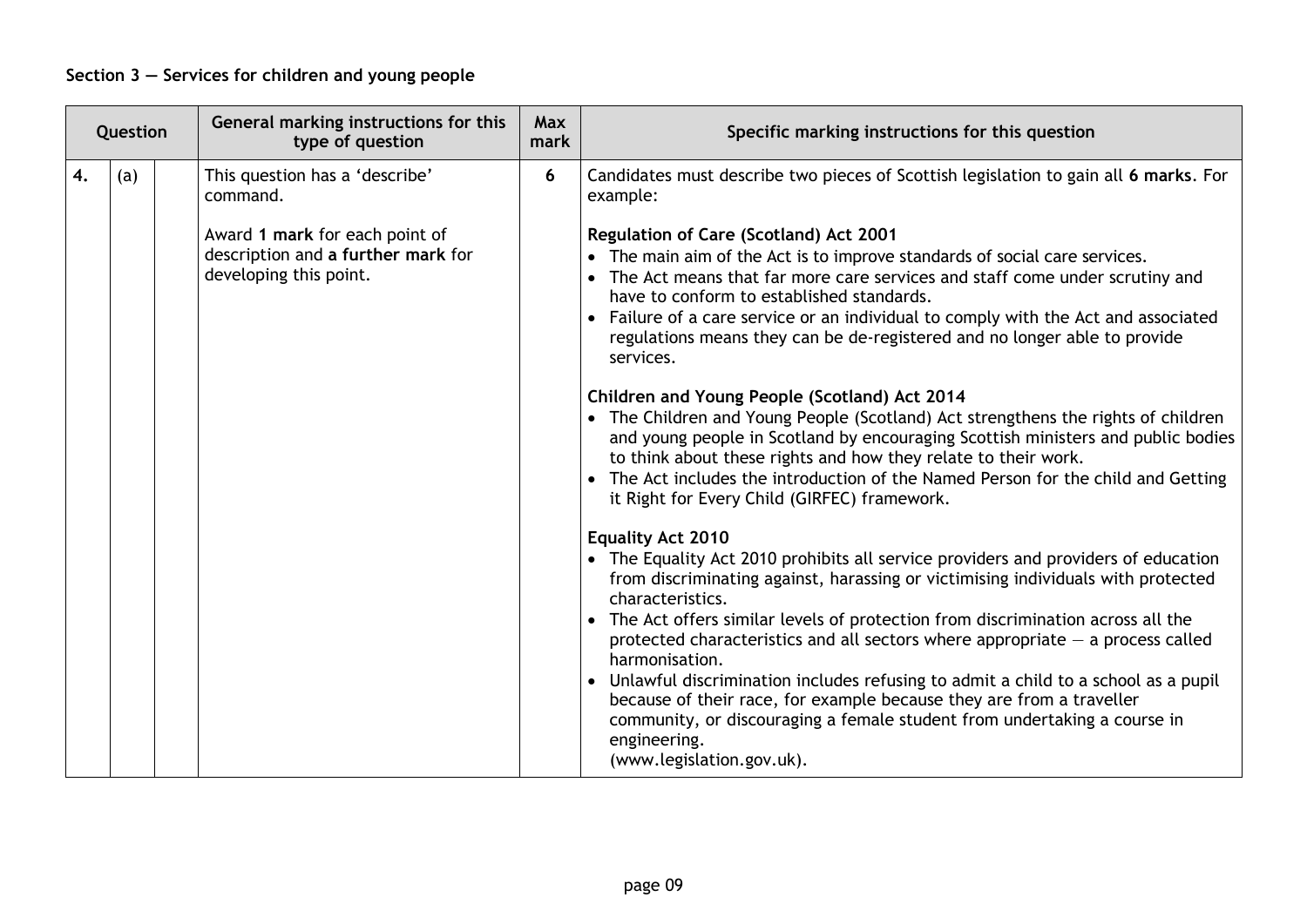| Question | General marking instructions for this<br>type of question                                                                                                                                                                                                 | Max<br>mark             | Specific marking instructions for this question                                                                                                                                                                                                                                                                                                                                                                                                                                                                                                                                                                                                                                                                                                                                                                                                                                                                                                                                                                                                                                                                                                                                                                                                                                                                                                                                                                                                                                                                                                                                                                                                                                                                                                                                                                                                                                                                                                                                                                                                                                                                                                                                                                                                                                   |
|----------|-----------------------------------------------------------------------------------------------------------------------------------------------------------------------------------------------------------------------------------------------------------|-------------------------|-----------------------------------------------------------------------------------------------------------------------------------------------------------------------------------------------------------------------------------------------------------------------------------------------------------------------------------------------------------------------------------------------------------------------------------------------------------------------------------------------------------------------------------------------------------------------------------------------------------------------------------------------------------------------------------------------------------------------------------------------------------------------------------------------------------------------------------------------------------------------------------------------------------------------------------------------------------------------------------------------------------------------------------------------------------------------------------------------------------------------------------------------------------------------------------------------------------------------------------------------------------------------------------------------------------------------------------------------------------------------------------------------------------------------------------------------------------------------------------------------------------------------------------------------------------------------------------------------------------------------------------------------------------------------------------------------------------------------------------------------------------------------------------------------------------------------------------------------------------------------------------------------------------------------------------------------------------------------------------------------------------------------------------------------------------------------------------------------------------------------------------------------------------------------------------------------------------------------------------------------------------------------------------|
| (b)      | This question has an 'analyse'<br>command.<br>Candidates must identify parts, the<br>relationship between them and their<br>relationship with the whole.<br>Award 1 mark for each point of<br>analysis, and a further mark for<br>developing a key point. | $\overline{\mathbf{4}}$ | Candidates must give a clear analysis to gain all 4 marks. For example:<br>The Children and Young People (Scotland) Act aims to promote and protect the<br>rights of children in Scotland. The Act introduces policies such as the Named Person<br>and GIRFEC acknowledging that, in some cases, the child needs the intervention of<br>a named person who will co-ordinate with other partners in the care of the child<br>and put together a plan to support the child.<br>This allows for:<br>• an integrated approach to services for children, ensuring professionals involved<br>in the care of the child put the child's needs at the centre of decisions made<br>about them. This should also ensure that the child's parent, guardian or carer is<br>involved and considered in the discussion<br>• the GIRFEC approach allows professionals to be the link between interested<br>parties, ensuring continuity of care for children.<br>Potential barriers to the approach working effectively could be:<br>• the child is not able to choose the named person. This could result in difficulty<br>and information being withheld if the child does not like or get on with the<br>named person<br>• there should be contingency for children who change schools or move from one<br>region to another. A lack of opportunity to build relationships with the named<br>person may result in issues affecting the child being missed, due to lack of<br>continuity of communication. This could have an impact on children who are part<br>of a travelling community or who have recently arrived from another country<br>the named person should be someone with whom the child is familiar and<br>comfortable to talk to. Barriers to communication between the child and the<br>named person could lead to delay in relevant actions being taken. This could be<br>an issue if, for example, the child is in a large school and the named person is<br>not familiar with all the children in the setting. This could be relevant to quieter<br>children or to children who speak English as a second language<br>if children do not get the opportunity to build meaningful relationships with a<br>named person due to staff changes.<br>Or any other valid response. |